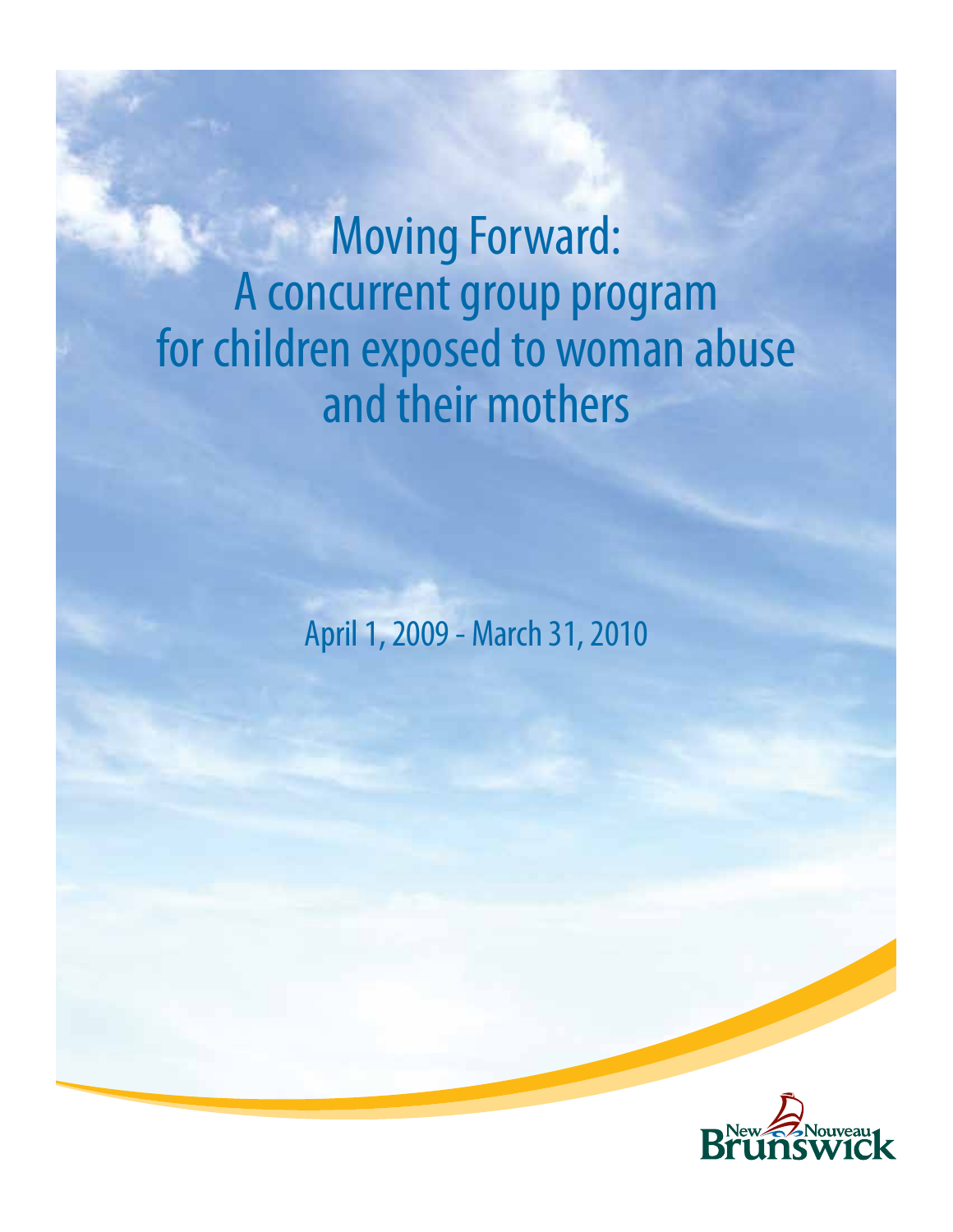*Moving Forward: A concurrent group program for children exposed to woman abuse and their mothers* 

*April 1, 2009 - March 31, 2010*

Province of New Brunswick P.O. Box 6000 Fredericton NB E3B 5H1 CANADA

ISBN 978-1-55471-456-8

CNB 7546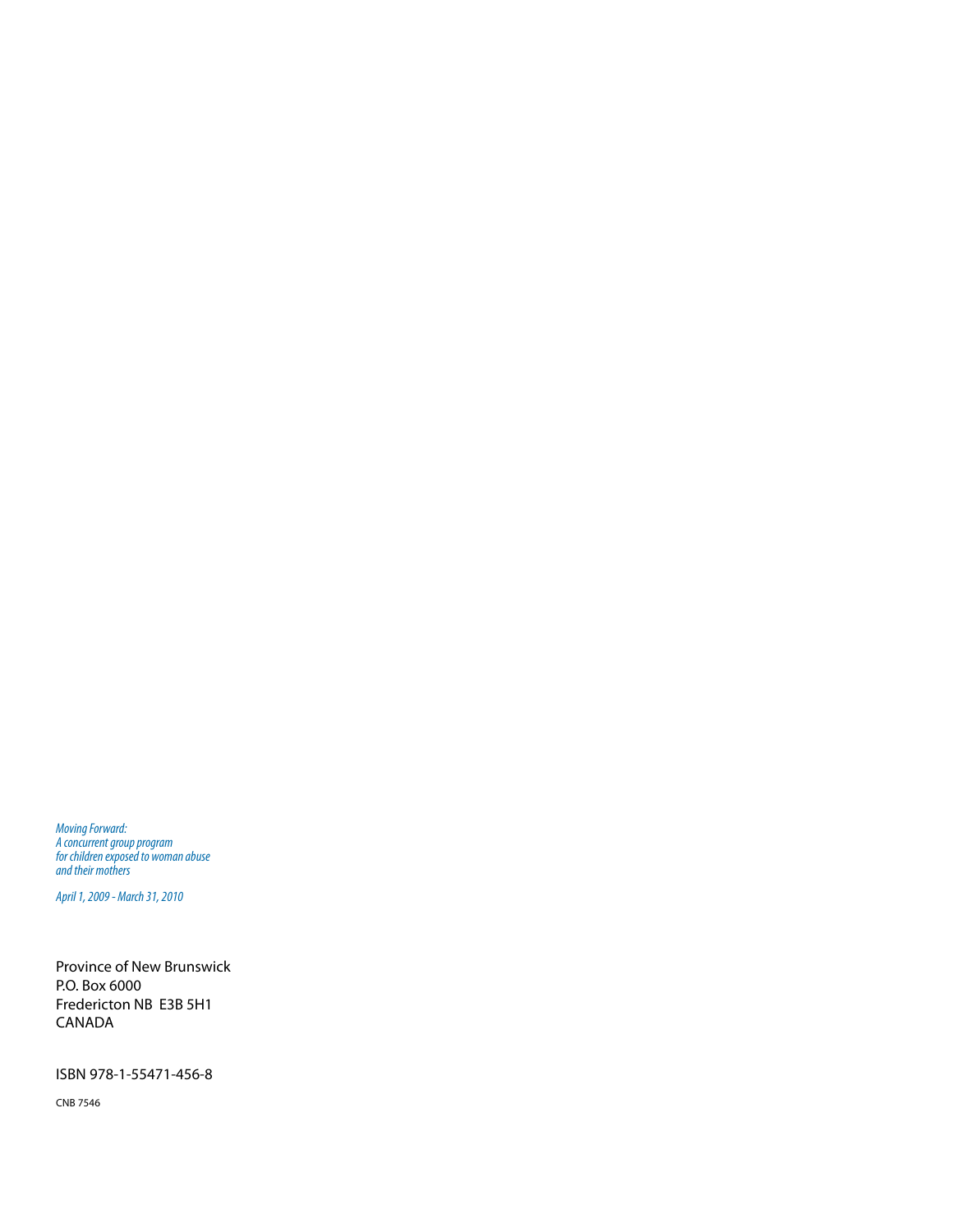## Moving Forward Program Statistics (2009-10)

### **Summary Points - Concurrent Group Program for Children and their Mothers**

- Moving Forward is a 12 week (12 session) concurrent group program for children who have been exposed to domestic violence and their mothers. It is based on the Concurrent Group Program developed by Susan Loosely and Michelle Paddon through the Children's Aid Society of London and Middlesex Ontario.
- Interested community partners apply to the Executive Council Office, Women's Issues Branch, for program funding as part of the government of New Brunswick violence prevention initiatives.
- Women's Issues Branch is in the fourth year of funding the program.
- In the fiscal year of 2007-2008 five regions received funding. This increased to 10 regions in 2008-2009.
- Currently 9 regions have the program available:
	- Miramichi
	- Saint John
	- **Fredericton**
	- Moncton
	- Acadian Peninsula
	- **Edmundston**
	- Woodstock
	- Sussex
	- Campbellton

#### **In 2009-2010 the program operated in the following regions:**

Miramichi, Moncton, Acadian Peninsula, Edmundston, Woodstock, Sussex, Saint John and Campbellton

## Table 1 Total 2009-2010 Group Participants

|                                        | <b>Number of groups</b><br>April 1, 2009-March 31, 2010 | 14 |  |
|----------------------------------------|---------------------------------------------------------|----|--|
| Total Number of child participants     |                                                         | 63 |  |
|                                        | <b>Males</b>                                            | 27 |  |
|                                        | Females                                                 | 36 |  |
|                                        | Ages: 4-6                                               | 10 |  |
|                                        | Ages: 7-9                                               | 29 |  |
|                                        | Ages: 10-13                                             | 18 |  |
|                                        | Ages: 13-16                                             | 6  |  |
| Number of participant mothers          |                                                         | 54 |  |
| Number of participant other caregivers |                                                         | 2  |  |
|                                        |                                                         |    |  |

1